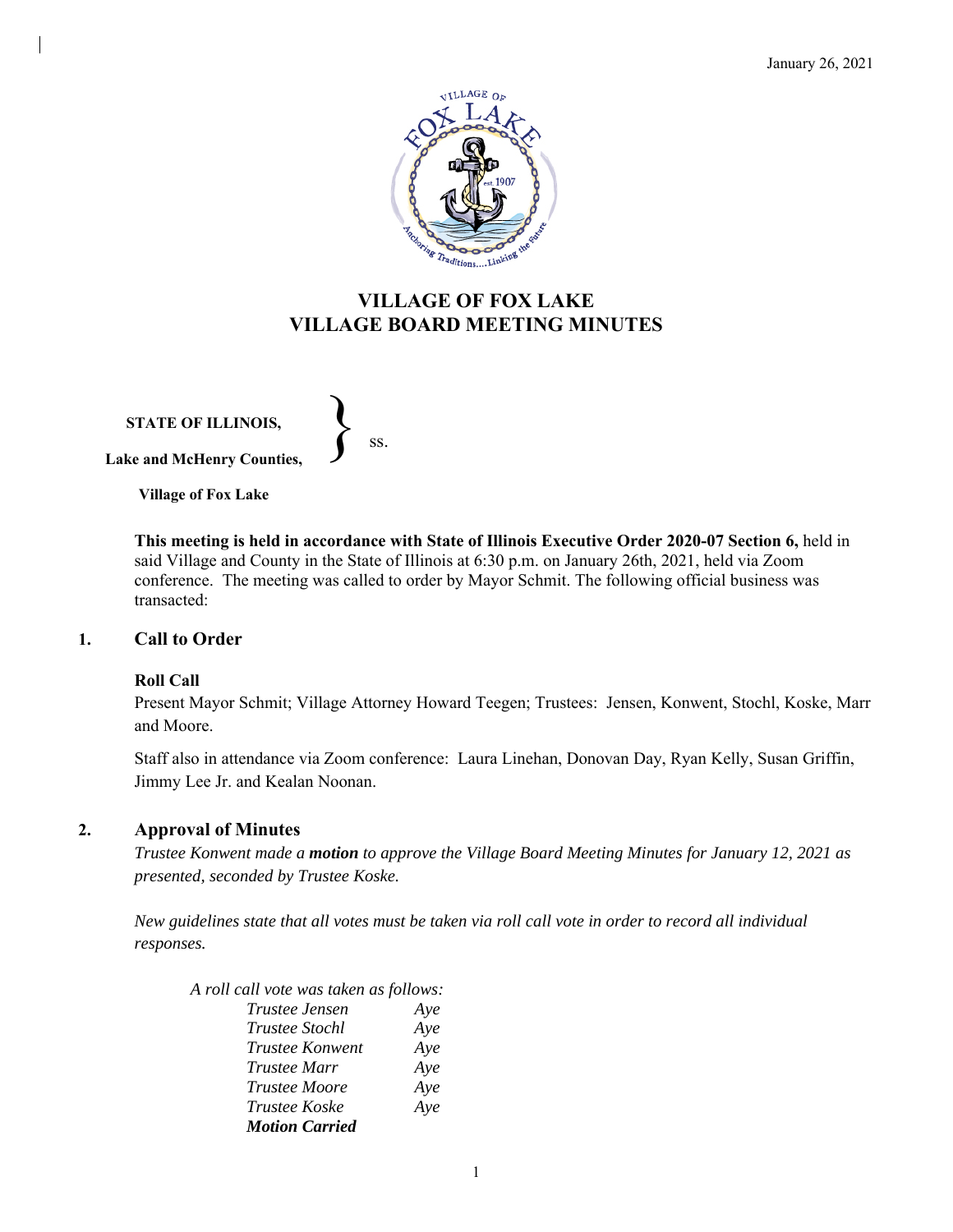### **3. Approval of the Warrant**

*Trustee Marr made a motion to approve the Expenditures/Warrants/ Transfers for January 26, 2021 in the amount of \$894,438.92, Seconded by Trustee Jensen.*

| A roll call vote was taken as follows: |     |
|----------------------------------------|-----|
| Trustee Jensen                         | Aye |
| <i>Trustee Stochl</i>                  | Aye |
| <i>Trustee Konwent</i>                 | Aye |
| <i>Trustee Marr</i>                    | Aye |
| <i>Trustee Moore</i>                   | Aye |
| <i>Trustee Koske</i>                   | Aye |
| <b>Motion Carried</b>                  |     |

**4. Special Business (Appointments, Swearing In Ceremonies, Proclamations)** *There is none.*

#### **5. Village President's Report**

*Mayor bid farewell to Donovan Day whose last day with the Village is tomorrow. He appreciates everything Donovan has done for the Village. Mayor said Donovan is a friend to the Village and its residents. He wished Donovan luck and he will be missed.*

#### **6. Village Administrator's Report**

*The Board welcomed Wayde Frerichs who will be the new Village Treasurer/Director of Finance. Wayde has previously worked for Lake in the Hills and Round Lake. He comes to Fox Lake with many years in municipal finance.*

**7. Village Attorney Report**

*There is none.*

#### **8. Village Treasurer's Report**

*Susan will provide a budget update during the Committee of the Whole.*

**9. Preliminary Audience Comments (on Agenda Items Only)**

*There are none.*

# **10. Motion to Reconvene the Meeting of the Fox Lake Municipal Officer's Electoral Board** *Trustee Jensen called the Meeting to order.*

#### **A. Roll Call**

| A roll call vote was taken as follows: |     |
|----------------------------------------|-----|
| Chairman Jensen                        | Ave |
| <i>Trustee Koske</i>                   | Ave |
| Clerk Driscoll                         | Aye |

#### **B. Approval of Minutes**

**1. January 7, 2021**

*Trustee Koske made a motion to approve the Fox Lake Municipal Officer's Electoral Board meeting minutes from January 7, 2021, seconded by Clerk Driscoll.*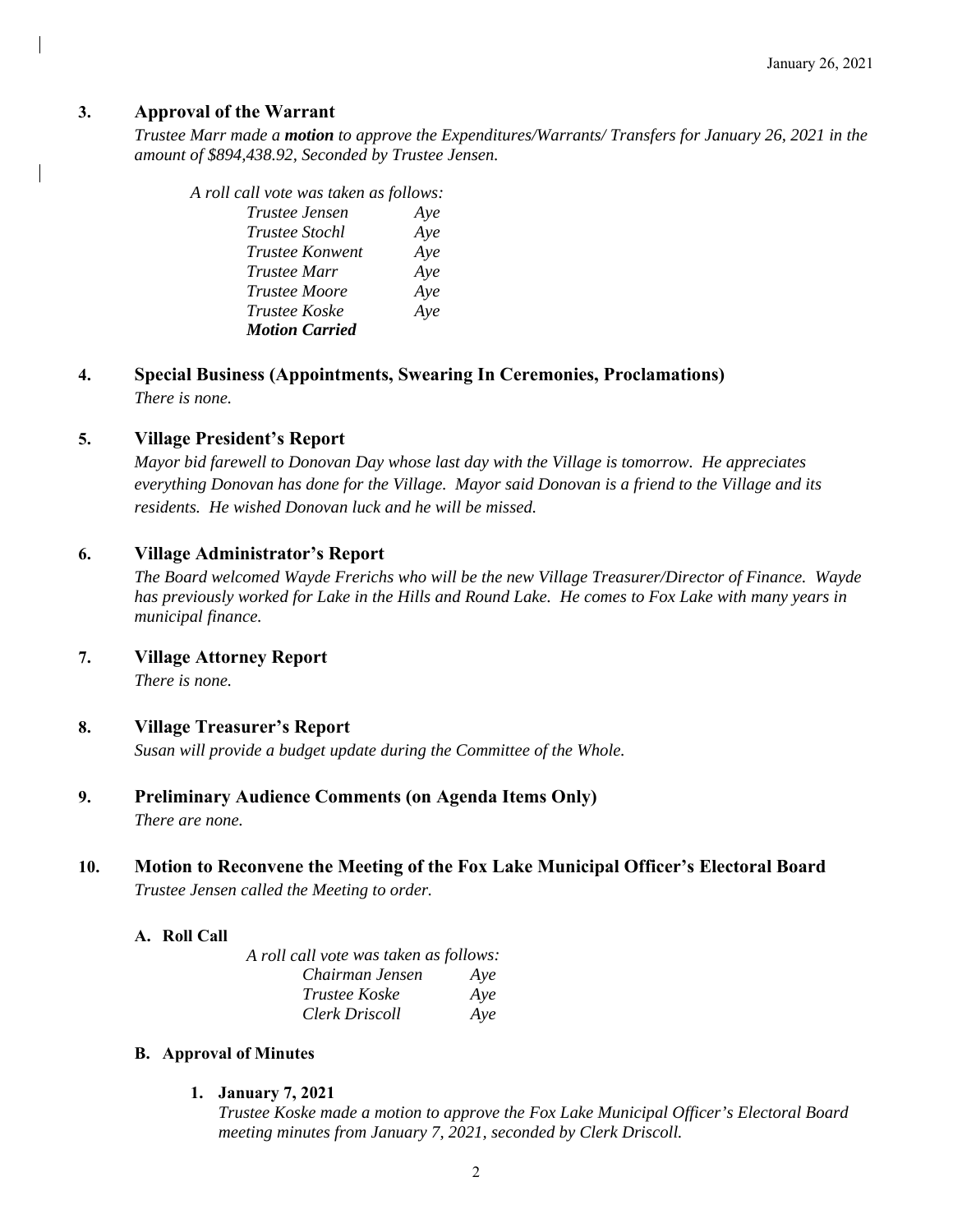*A roll call vote was taken as follows: Chairman Jensen Aye Trustee Koske Aye Clerk Driscoll Aye* 

#### **2. January 14, 2021**

*Trustee Koske made a motion to approve the Fox Lake Municipal Officer's Electoral Board meeting minutes from January 14, 2021, seconded by Clerk Driscoll.*

*A roll call vote was taken as follows: Chairman Jensen Aye Trustee Koske Aye Clerk Driscoll Aye* 

### **11. Motion to Adjourn the Meeting of the Fox Lake Municipal Officers' Electoral Board**

*Trustee Koske made a motion to adjourn from the Fox Lake Municipal Officer's Electoral Board meeting, seconded by Clerk Driscoll.*

| A roll call vote was taken as follows: |     |
|----------------------------------------|-----|
| Chairman Jensen                        | Aye |
| <i>Trustee Koske</i>                   | Ave |
| Clerk Driscoll                         | Ave |

### **12. Motion to Recess to Committee of the Whole Meeting**

*Trustee Konwent made a motion to recess to the Committee of the Whole, seconded by Trustee Jensen.*

| A roll call vote was taken as follows: |     |
|----------------------------------------|-----|
| Trustee Jensen                         | Aye |
| <i>Trustee Stochl</i>                  | Aye |
| Trustee Konwent                        | Aye |
| <i>Trustee Marr</i>                    | Aye |
| <i>Trustee Moore</i>                   | Aye |
| <i>Trustee Koske</i>                   | Aye |
| <b>Motion Carried</b>                  |     |

### **A. Strategic Planning Team Reports**

*The Mayor asked for comments and there were none.*

### **13. New Business**

**A. Resolution 2021-R-06: A Resolution Approving an Engineering Service Proposal with Thomas Engineering Group for Phase III of the Fox Lake TIF Sidewalk Project**

*Engineering service for TIF sidewalk from Dairy Queen down to almost Moretti's. Total cost is \$86,653.*

**B. Ordinance 2021-01: An Ordinance Amending the Annual Budget for the FY 2020-2021 Beginning May 1, 2020 and Ending on April 30, 2021**

*Susan discussed the annual budget. She said with Covid, there have been a lot of changes. The Village staff did the best preparing a budget during uncertain times and they did very well. Savings were found totaling \$4.2M, which brought the deficit down significantly; from (\$4.6M) to (\$464K). While still not a balanced budget at this point, it is much closer at this point than it has been in the past.*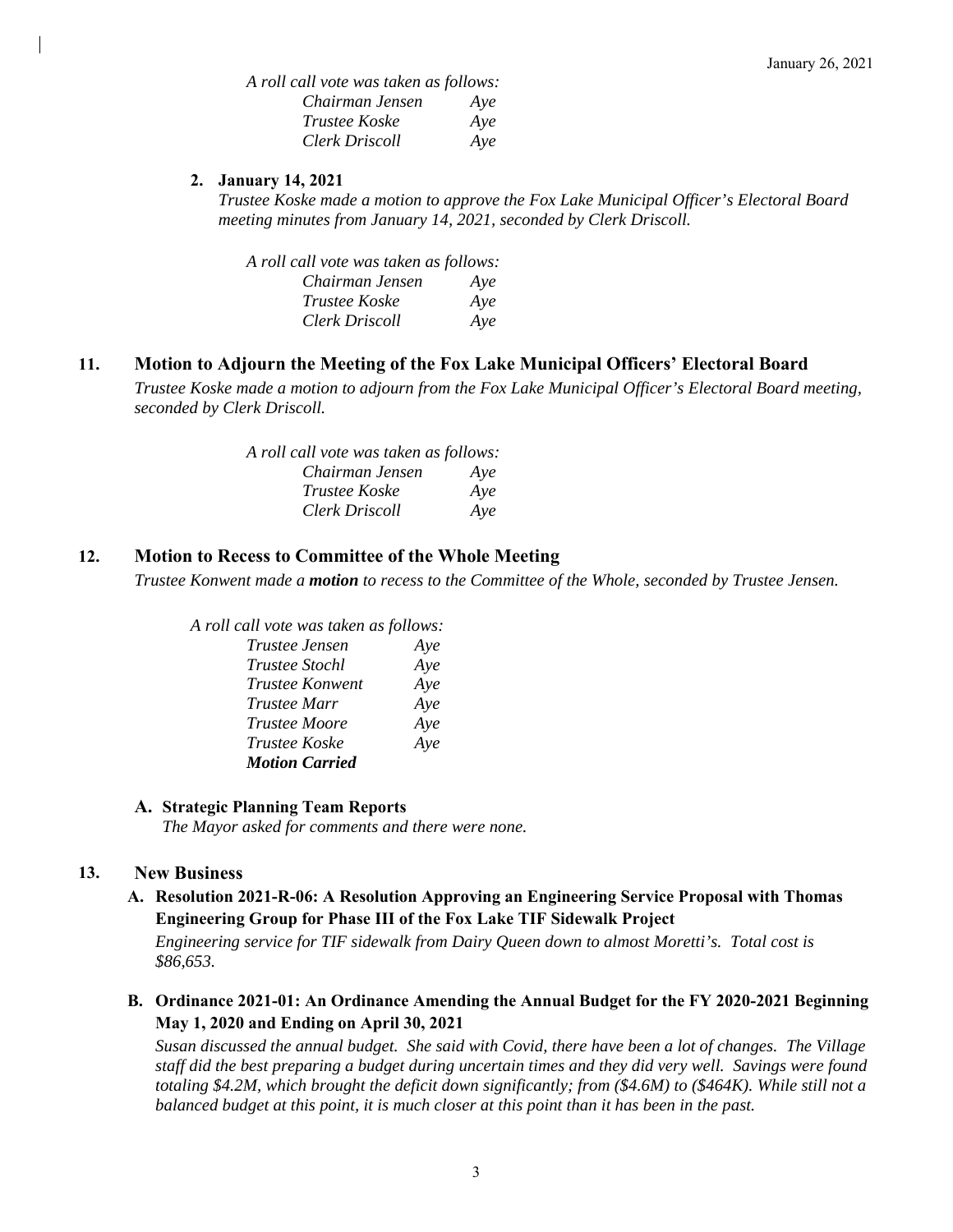*Mayor Schmit asked the Board about extending late fees for sewer and water. Revenues lost so far have been around \$76K. He asked the Board if they want to continue waving late fees. The Board agrees to continue waiving late fees and this will be addressed again at the second Board Meeting in February. Mayor extended his appreciation for all of Susan's efforts and hard work.* 

**C. Ordinance 2021-02: An Ordinance Approving the Petition of Michael Valenziano for a Side Yard Setback Variance at 237 E. Grand Avenue**

*This was discussed at the last Board Meeting, and the Board agreed to approve.*

**D. Ordinance 2021-03: An Ordinance Approving the Petition of Gary Garner for a Side Yard and Front Yard Setback at 46 S. Pistakee Lake Road**

*This was discussed at the last Board Meeting, and the Board agreed to approve.*

**E. Ordinance 2021-04: An Ordinance Approving the Transfer of a Special Use Permit for a Short-Term Rental at 184 Howard Court**

*This was discussed at the last Board Meeting, and the Board agreed to approve.*

**F. A Motion to Approve the Façade Improvement Program Application for Lucy's Hydroponics Located at 7 S. Route 12**

*Cost is \$5K and staff recommends this improvement to the building. Donovan said there may be decals added to the windows as well. Trustee Marr asked if there is a way to tie this business into the community garden. Donovan already discussed with Laura. There is also discussion about holding Winter gardening classes.*

**G. A Motion to Approve the Raffle License Application from the National Athletic Club to Conduct a Weekly Raffle Every Friday and Waive the Bond Requirement**

*Trustee Marr asked if, as a member of NAC, should he vote on this Motion or abstain. Howard advised to pull this motion off the consent agenda.*

- **H. A Motion to Approve the Raffle License Application from Lakes Region Post 703 of the American Legion to Conduct a 50/50 Raffle Every Tuesday and Waive the Bond Requirement**
- **I. A Motion to Approve the Raffle License Application from Lakes Region Post 703 of the American Legion to Conduct a Meat Raffle Every Monday and Waive the Bond Requirement**
- **J. A Motion to Approve the Raffle License Application from Lakes Region Post 703 of the American Legion for a Queen of Hearts Raffle Every Tuesday and Be Required to Maintain their Bond**

#### **14. Old Business**

*Executive Session Minutes were on Agenda for approval but will be moved to the next Board Meeting.*

*Trustee Marr discussed a Parks and Recreation meeting Laura said she will be sending out a January packet (aiming for end of the week) and is hoping to schedule a meeting early February. Trustee Marr inquired about the CMAP form-based code. He wants to talk with Donovan before he leaves. In many instances, Trustee Marr doesn't feel it is user friendly. It puts undue burden on developers to the point where individuals won't build on property because it is too cost prohibitive using the code. Donovan said it's to be used on a case by case, or town by town basis. If the Village has flexibility or reason to incentivize, they should be flexible, but keep in mind that structures should blend in with downtown. The*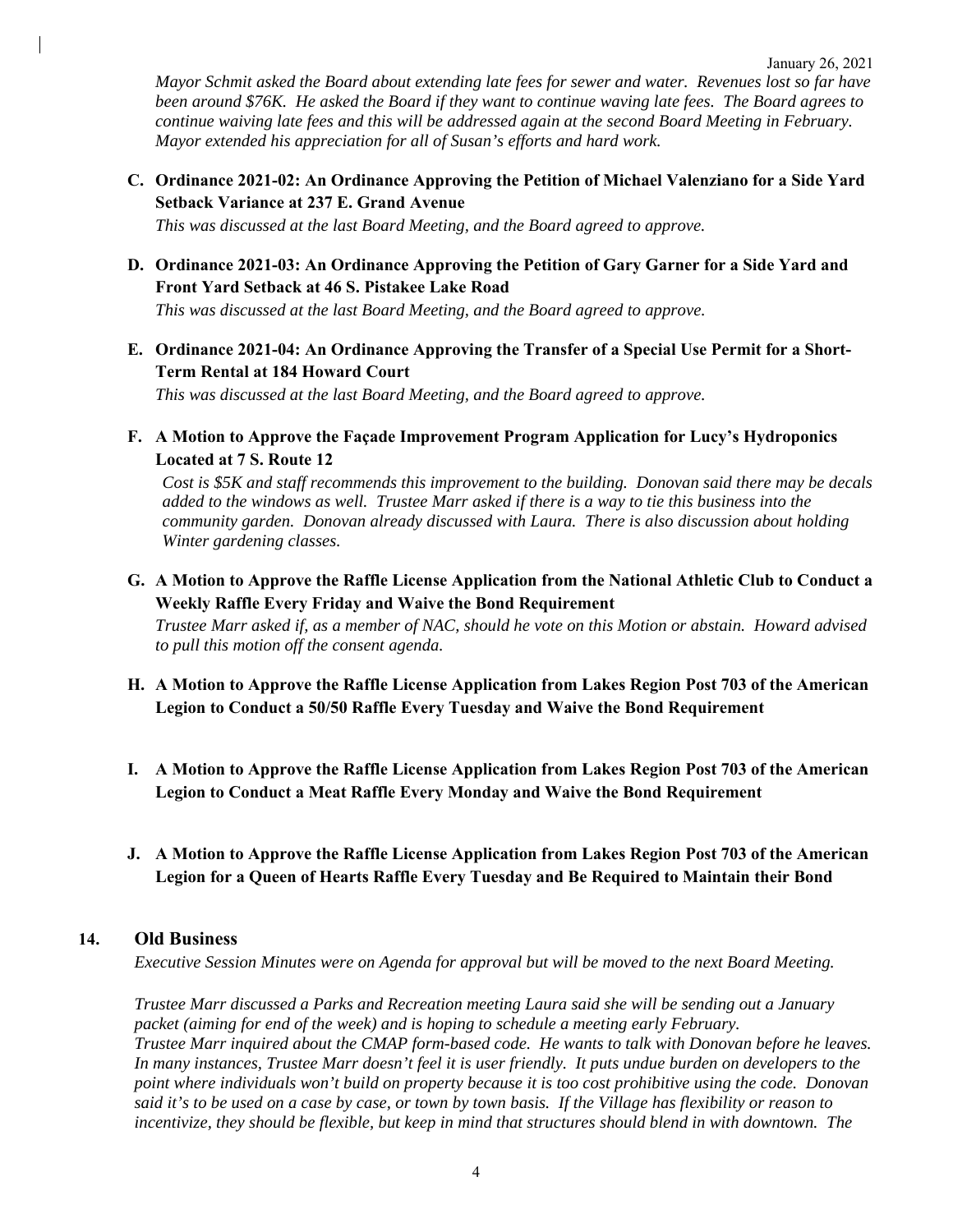*Village is willing to work with developers in areas that are cost prohibitive, while improving the look of Route 12.* 

*Trustee Stochl asked about opening Village Hall. Mayor Schmit said the Village is in tier 1 now, but he wants to give staff a little time to adjust to being fully open and operational. This topic will be discussed at the next Board Meeting.* 

**15. Motion to Adjourn from Committee of the Whole and Reconvene Village Board Meeting** *Trustee Konwent made a motion to adjourn from Committee of the Whole and reconvene Village Board Meeting, seconded by Trustee Jensen. All were in favor. Motion carried.*

| A roll call vote was taken as follows: |     |
|----------------------------------------|-----|
| Trustee Jensen                         | Aye |
| <i>Trustee Stochl</i>                  | Aye |
| Trustee Konwent                        | Aye |
| <i>Trustee Marr</i>                    | Aye |
| <b>Trustee Moore</b>                   | Aye |
| <i>Trustee Koske</i>                   | Aye |
| <b>Motion Carried</b>                  |     |

# **16. Items to be Removed from Consent Agenda**

*Motion C-2: Motion to Approve the Raffle License Application from the National Athletic Club to Conduct a Weekly Raffle Every Friday and Waive the Bond Requirement.*

### **17. Consent Agenda**

All items listed on the Consent Agenda are considered to be routine by the Village Board and will be enacted by one motion. There will be no separate discussion of these items unless a Trustee so requests, in which event the item will be removed from the general order of business and considered under the Approval of Exceptions.

### **A. Resolutions**

1. Resolution 2021-R-06: A Resolution Approving an Engineering Service Proposal with Thomas Engineering Group for Phase III of the Fox Lake TIF Sidewalk Project

### **B. Ordinances**

- 1. Ordinance 2021-01: An Ordinance Amending the Annual Budget for the FY 2020-2021 Beginning May 1, 2020 and Ending on April 30, 2021
- 2. Ordinance 2021-02: An Ordinance Approving the Petition of Michael Valenziano for a Side Yard Setback Variance at 237 E. Grand Avenue
- 3. Ordinance 2021-03: An Ordinance Approving the Petition of Gary Garner for a Side Yard and Front Yard Setback at 46 S. Pistakee Lake Road
- 4. Ordinance 2021-04: An Ordinance Approving the Transfer of a Special Use Permit for a Short-Term Rental at 184 Howard Court

### **C. Motions**

- 1. A Motion to Approve the Façade Improvement Program Application for Lucy's Hydroponics Located at 7 S. Route 12
- 3. A Motion to Approve the Raffle License Application from Lakes Region Post 703 of the American Legion to Conduct a 50/50 Raffle Every Tuesday and Waive the Bond Requirement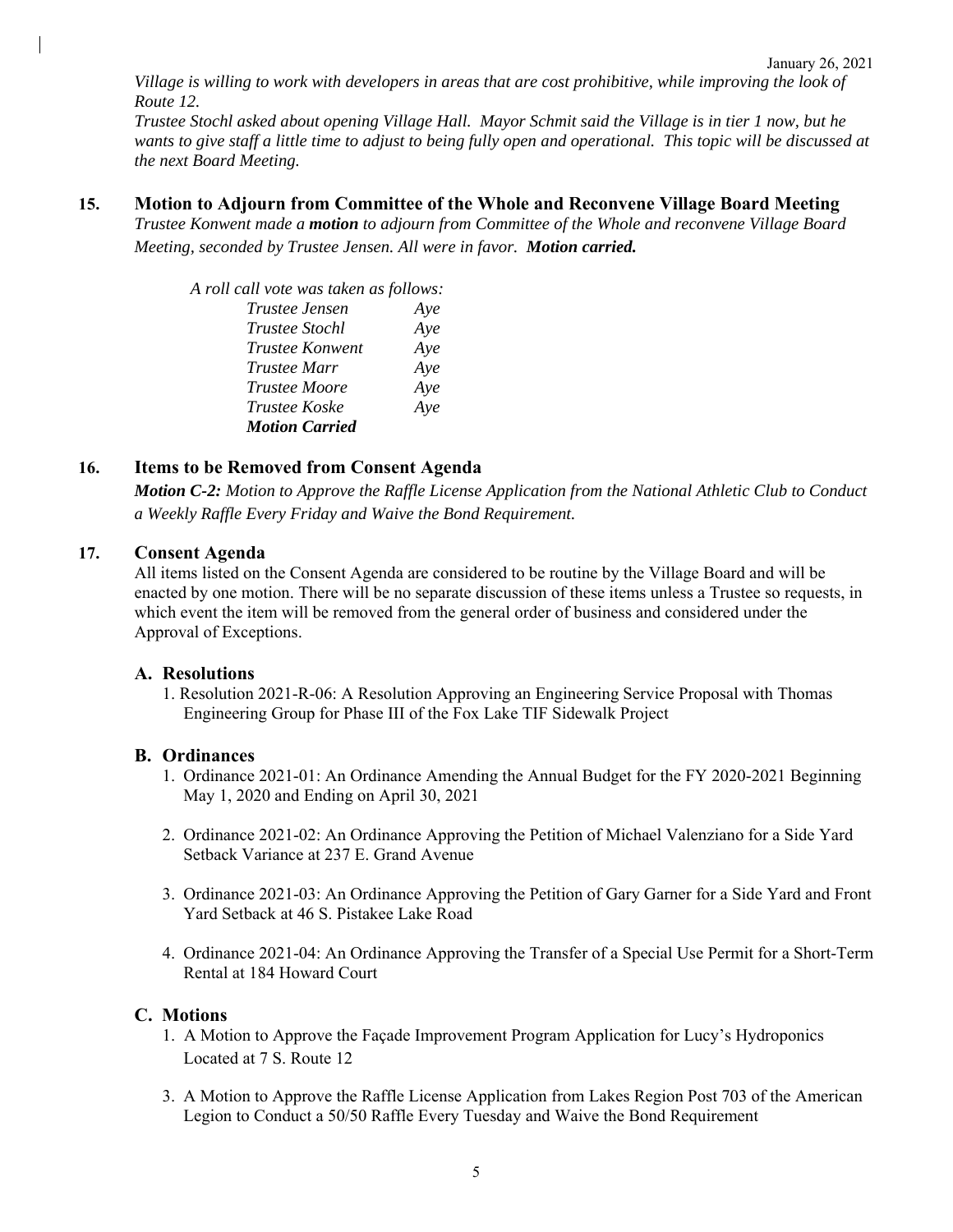- 4. A Motion to Approve the Raffle License Application from Lakes Region Post 703 of the American Legion to Conduct a Meat Raffle Every Monday and Waive the Bond Requirement
- 5. A Motion to Approve the Raffle License Application from Lakes Region Post 703 of the American Legion for a Queen of Hearts Raffle Every Tuesday and Be Required to Maintain their Bond

*Trustee Jensen made a motion to move that items, Resolutions A-1, Ordinances B 1-4 and Motions C-1,3,4,5 be established as the Consent Agenda for this meeting by unanimous vote, seconded by Trustee Konwent.* 

*A roll call vote was taken as follows:* 

| <i>Trustee Jensen</i> | Aye |
|-----------------------|-----|
| <b>Trustee Stochl</b> | Aye |
| Trustee Konwent       | Aye |
| Trustee Marr          | Aye |
| <b>Trustee Moore</b>  | Aye |
| <i>Trustee Koske</i>  | Aye |
| <b>Motion Carried</b> |     |

*Trustee Konwent made a motion that the consent agenda as established by the prior motion be passed, seconded by Trustee Jensen.* 

*A roll call vote was taken as follows:* 

| Trustee Jensen        | Aye |
|-----------------------|-----|
| <i>Trustee Stochl</i> | Aye |
| Trustee Konwent       | Aye |
| Trustee Marr          | Aye |
| <i>Trustee Moore</i>  | Aye |
| Trustee Koske         | Aye |
| <b>Motion Carried</b> |     |

#### **18. Approval of Exceptions**

*Trustee Stochl made a motion to approve the Raffle License Application from the National Athletic Club to Conduct a Weekly Raffle Every Friday and Waive the Bond Requirement, seconded by Trustee Jensen.*

*A roll call vote was taken as follows:* 

| <i>Trustee Jensen</i> | Aye     |
|-----------------------|---------|
| <i>Trustee Stochl</i> | Aye     |
| Trustee Konwent       | Aye     |
| <i>Trustee Marr</i>   | Abstain |
| <i>Trustee Moore</i>  | Aye     |
| <i>Trustee Koske</i>  | Aye     |
| <b>Motion Carried</b> |         |

#### **19. For the Good of the Order**

*The Board thanked Donovan for all his service to the Village.*

#### **20. Audience Comments**

*There is none.*